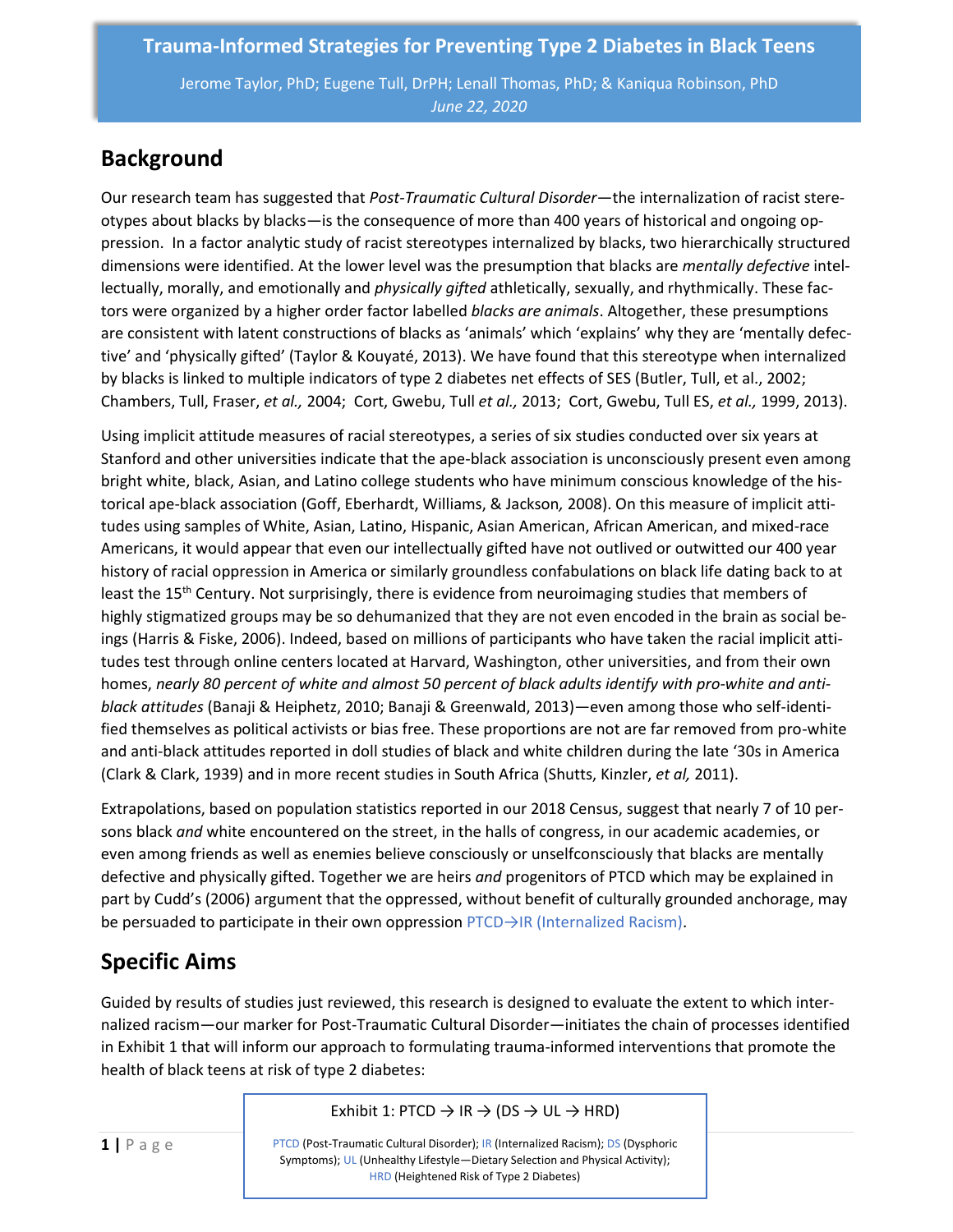#### 1. **IR→DS (Internalized Racism, Dysphoric Symptoms)**

We have found consistently positive associations between internalized racism and dysphoric symptoms--**D**epression, **A**nxiety, **S**tress, and **H**ostility or **DASH**) in 10 states in America, 7 nations in the Caribbean, and 4 countries in Africa (Taylor & Jackson, 1990; Taylor, Henderson, & Jackson, 1990a; 1990b). In general, then, it seems possible that internalized racism increases the burden of mental health challenges among persons of African descent including pre-teens, teens, and adults. Theoretically, it is important to note that structural equation models indicate that the direction of effect is from internalized racism to dysphoric symptoms rather than the other way around from dysphoric symptoms to internalized racism (Taylor, Tull, Rogers, & Thomas, under review), thus confirming our stipulation **IR→DS.**

#### 2. **DS→UL (Dysphoric Symptoms, Unhealthy Lifestyles)**

*Depression and Diet*. More than 300 million people worldwide have been diagnosed with depression, which is a leading cause of disability and disease burden. All observational studies that considered the Mediterranean diet as the exposure variable and depression as the main outcome or as one of the outcome variables were included in this systematic review and meta-analysis. Two authors independently screened 3,229 publications. A total of 14 observational studies were included in the meta-analysis. The studies in the meta-analysis included a total of 56,043 participants. When 9 effect sizes from 9 crosssectional studies were combined, a significant inverse association was found between depressive symptoms and low adherence to the Mediterranean diet (Shafiei, Salari-Moghaddam, & Larijani, 2019; Moghaddam, Saneei, & Larijani, 2019).

*Stress/Anxiety and Diet*. Adolescence is a critical period for brain maturation. Disturbances to the central nervous system at this time affect structure, function and behavioral outputs in ways that can have long-lasting effects. Hippocampal neurogenesis occurs during development and continues throughout life. In adulthood, integration of these new cells into the hippocampus is important for emotional behavior, cognitive function and neural plasticity. As evidence continues to mount that stress and anxiety during adolescence affects maturation of the hippocampus (Hueston, Cryan, & Nolan, 2017), we note as well that stress also directly affects consumption of high-caloric foods (Ulrich-Lai, Fulton, Wilson, *et al.* (2015) and lower levels of physical activity (Stults-Kolehmainen & Sinha, 2014; ).

*Anger and Diet*. Hackett & Steptoe (2017) reported results of two large-scaled studies which investigated links between anger and subsequent development of type 2 diabetes. In the first involving 11,615 participants, trait anger was associated with an increased risk of future type 2 diabetes. A later study of 5,598 individuals also found that this characteristic significantly increased subsequent risk of type 2 diabetes.

3. UL → HRD (Unhealthy Lifestyles, Heightened Risk of Type 2 Diabetes). Empirical linkages between unhealthy lifestyles and heightened risk of type 2 diabetes have extensively evaluated in the literature.

*Role of Diet.* Dominguez (2015) evaluated the effects of dietary practices in more than 17,000 participants. He reported compelling evidence that participants whose lifestyle was inversely related to Mediterranean dietary preferences were dramatically more likely to be diagnosed with type 2 diabetes over the nine-year period of observation reported in this research.

*Role of Physical Activity*. Although results of empirical studies are mixed on the impact of physical activity on type 2 diabetes (Collerg, Sigal, Fernhall *et al*. 2010), Mokhlesi, *et. al.* (2019) found in a sample of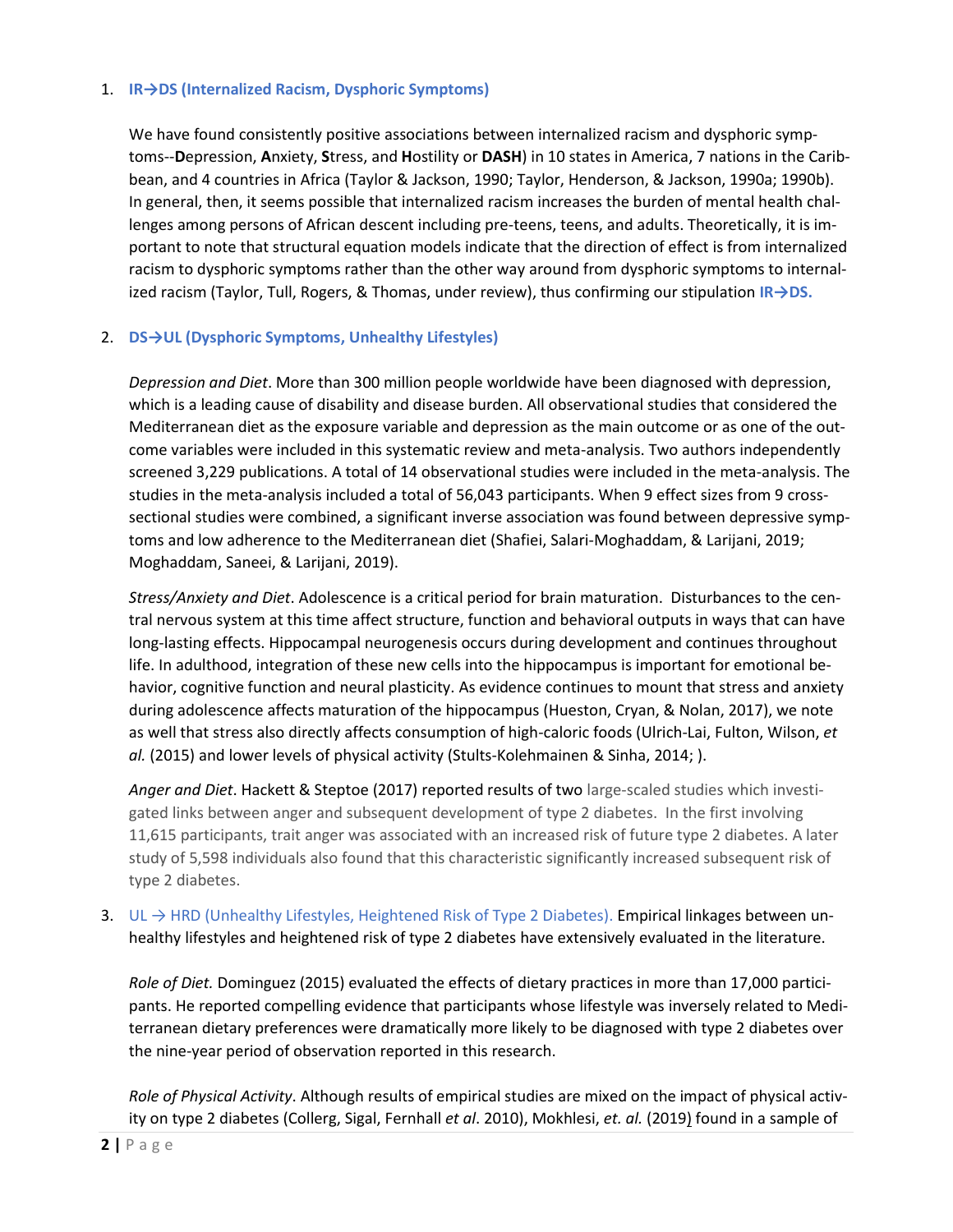12,987 Americans that physical inactivity was associated with heightened risk of type 2 diabetes (significant Odds Ratio of 5.7 which was larger than all remaining predictors including smoking and drinking). These relationships held after adjusting for socioeconomic standing.

Following Exhibit 1 in relation to studies just reviewed, our trauma-informed theory requires that we evaluate four intervention questions which inform our section on Methods:

- 1) Is it possible to reduce levels of internalized racism?
- 2) Is it possible to reduce dysphoric symptoms by reducing levels of internalized racism?
- 3) Is it possible to improve dietary habits and physical activity by reducing dysphoric symptoms?
- 4) Is it possible to decrease risk of type 2 diabetes in a high-risk sample of black pre-teens and teens via processes stipulated in 1) through 3)?

*Following Exhibit 1, our trauma-informed intervention is designed to reduce cascading negative effects of PTCD by:* 

*((↓IR) → (↓DS) → (↓UL)) <sup>→</sup> (↓HRD).*

### IR Internalized Racism; DS Dysphoric Symptoms; UL Unhealthy Lifestyles; HRD Heightened Risk of Type 2 Diabetes

# **Methods**

## **Participants**

Using the *Pre-Diabetic Risk Inventory* administered to a sample of 300 13-to-16 year old black male students in Pittsburgh, we will identify the 200 students at highest risk of pre-diabetes. One hundred of these students will be assigned randomly to Control and Experimental conditions. To maximize participation, participants in each group will receive a stipend for each period of assessment, \$50.00 for Pre and \$50.00 for Post, with the total check \$100 paid at Post to incentivize assessment participation for both periods of assessment.

### **Design**

In this longitudinal design with intervention (0 to 47 weeks) and post-intervention follow-up (52-72 weeks):

|                   | <b>Y01 Intervention Cycle:</b><br><b>Assessments Administered before and</b><br>after each Cycle for both Conditions |                       |                           | <b>Y02 Post-Intervention Cycle:</b><br><b>Only Assessments are Administered</b> |
|-------------------|----------------------------------------------------------------------------------------------------------------------|-----------------------|---------------------------|---------------------------------------------------------------------------------|
| <b>Conditions</b> | $0 - 15$<br><b>Weeks</b>                                                                                             | 16-31<br><b>Weeks</b> | $32 - 47$<br><b>Weeks</b> | <b>Weeks</b>                                                                    |
| Experimental      |                                                                                                                      |                       |                           | 52, 67, 72                                                                      |
| FL I              | Χ                                                                                                                    |                       |                           | For all Experimental and Control                                                |
| FL III            |                                                                                                                      | Χ                     |                           | Conditions                                                                      |
| FL IV             |                                                                                                                      |                       | Χ                         |                                                                                 |
| Control           | χ                                                                                                                    | x                     | x                         |                                                                                 |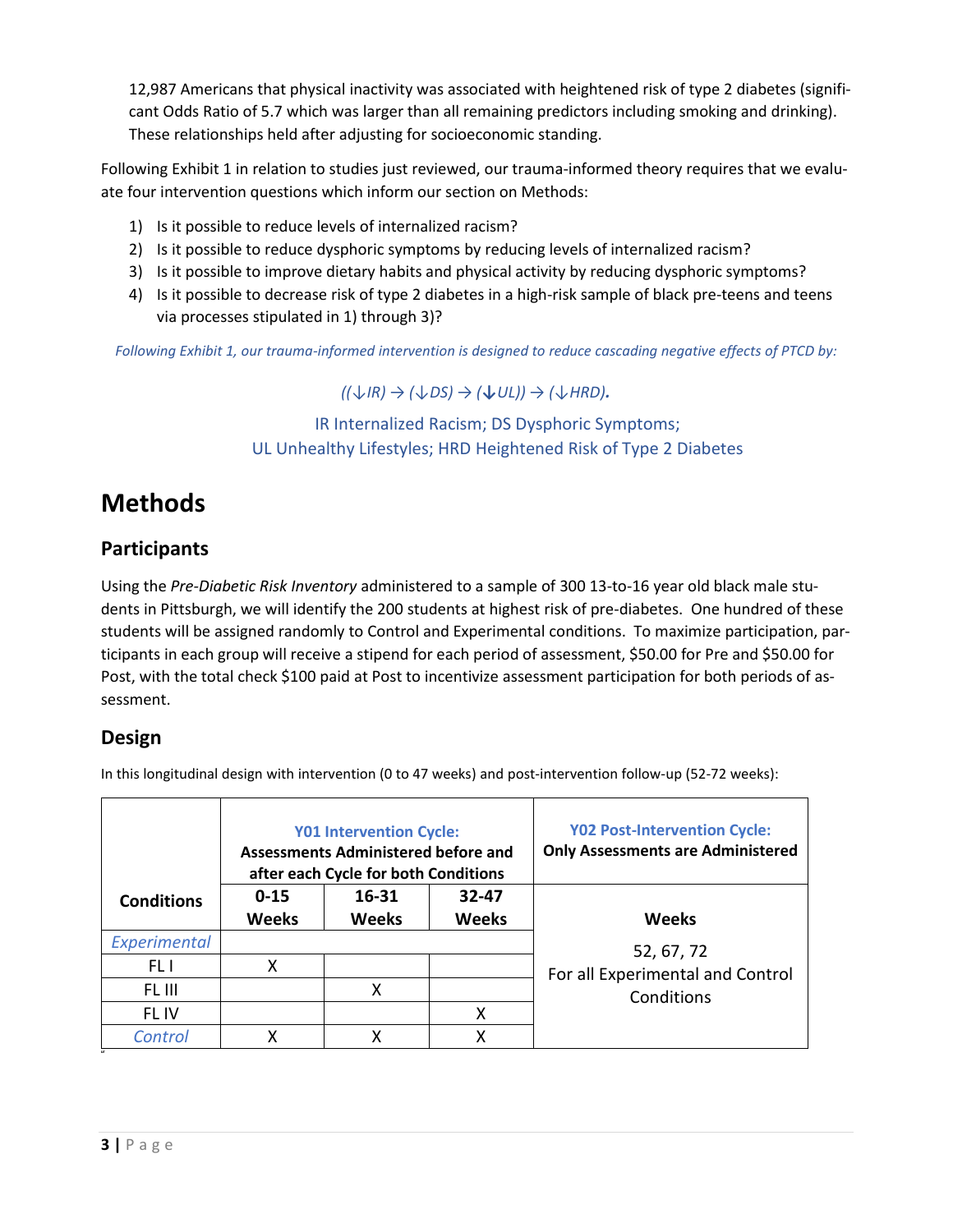**Experimental Conditions: Three trauma-informed interventions are expressly designed to reduce levels of internalized racism.** 

- **Level I (15 hours):** Helps students interpret media segments and daily experiences through the lens of seven values (Love and Respect, Interpersonal Skills, Learning Orientation, Self-Confidence, Self-Persistence, Self-Esteem, and Self-Reliance) which in samples of pre-teens and teens have consistently reduced levels of internalized racism, dysphoric symptoms, and delinquent behaviors while accelerating the attainment of achievement proficiencies in reading, math, and science (Taylor & Kouyate, 2004; Taylor, Jackson-Lowman, Lewis, *et. al.,* 1999; Taylor, Turner & Lewis (1999); and Taylor, Turner, Underwood *et al*.,1994)**.**
- **Level II (15 hours):** Helps students become proficient in recognizing, evaluating, combatting, and overcoming nine types of racial discrimination that otherwise unsettle and undermine their social health—in particular young people internalizing high levels of internalized racism are more likely to commit heinous crimes against other blacks (Terrell & Taylor, 1980).
- **Level III (15 hours):** Embracing and celebrating historical proverbs, icons, and values conveyed through instruction and artistic performances and dramatizations that celebrate the emergence of more adaptive cultural ways of being (Taylor & Robinson revision, 2020).

**Controls Condition: No hours of intervention: Tested Pre and Post for each Intervention Cycle and at three points following intervention—Weeks 52, 67, 72.**

#### **Measures**

To what extent do Experimental and Control participants vary Pre-to-Post intervention on each of the following six measures which in studies we've summarized are linked to type 2 diabetes:

- *1. Internalized racism*. The Internalized Racism Inventory, introduced initially as the NAD Inventory (Taylor and Grundy,1996), is based on attributes identified in our confirmatory factor analysis summarized in the first paragraph under Background (Taylor & Kouyaté, 2013). Used previously with middle school, high school, and college students and in adult samples ranging in age from 25 through 65, black participants are asked to identify on a 0-to-8 point scale (Not in the Least Like to Entirely Like) the number best representing their honest opinion about blacks: (A—*hard-headed, dumb, silly, stupid, dangerous, immature, wild, destructive, unstable, impulsive*) vs. (B—*mature, honest, attentive, logical, intelligent, truthful, smart, responsible, thoughtful, brilliant*). Construct and predictive validity along with internal reliabilities  $\ge$ .75 are summarized in studies cited in this section. We reverse the polarity of the component B and add it to the straight sum of A to provide an overall estimate of internalized racism.
- 2. *Dysphoric symptoms* or subjective expressions of depression, anxiety, and hostility were found by members of our team as 'second-line' indicators of 'first-line' markers of Post-Traumatic Cultural Disorders—internalized racism. These second-line indicators were consistently found in survey and interview research collected over a period of five years in socioeconomically challenged black neighborhoods and communities (Fapohunda & Taylor, 2014). We have developed, implemented, and revised item sets reflecting each of the three second-line indicator—depression, anxiety, and hostility. Internal reliabilities on these inventories have been .78 or higher (Taylor & Tomasic, 1996). For stress, we have used the familiar and extensively used Perceived Stress Inventory by Cohen, Kamarck, and Mermelstein (1983) which will be utilized in this study to estimate subjectively perceived state of stress.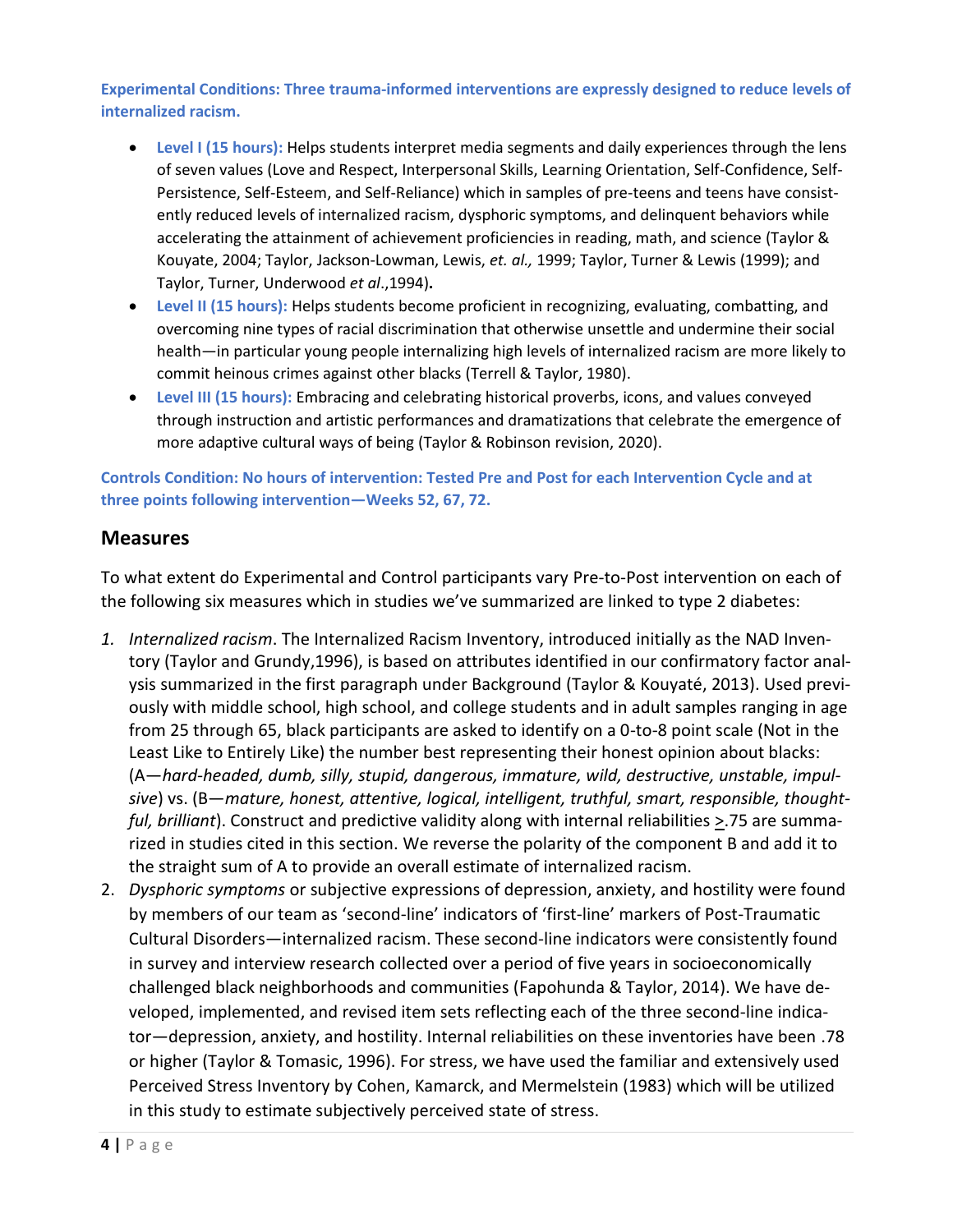- 3. *Unhealthy Lifestyles*
	- **3.1.** *Diet.* This 24-item inventory is based on results of national and international research and policy recommendations which consistently acknowledges examples of 12 healthy dietary habits (consumption of rice, yams, sweet potatoes, fruits, nuts, beans, fish, corn, green beans, cabbage, spinach, grapes) and 12 examples of unhealthy dietary habits (consumption of hamburger, sugary drinks, candy bars, pretzels, salt, pizza, white bread, fried chicken, sweetened breakfast cereals, French fries, pastries). It so happens that the twelve positive items map convincingly onto the North, South, East, and West African Diets. We will use the straight sum of Unhealthy Diet items and the Reversed Sum of Healthy Diet items. We will add straight and reversed sums to estimate our construct of Healthy Diets (based on Guo & Warden *et al.,* 2004).
	- 3.2. *Activity*. We will use physical activity guidelines stipulated by The American Diabetic Association (Colberg, *et al.,* 2010) in developing a checklist of items of physical activity which will be completed before and after each intervention cycle and during the period of follow-up (*cf.* page 3 of this application).
- 4. *Insulin resistance* IR will be estimated using the homeostasis model assessment (HOMA) which is highly correlated with the standard clamp technique for measuring insulin resistance.
- 5. *Body mass index* BMI is universally expressed as the body mass (weight in kg) over the square of body height (meters), that is, kg/m<sup>2</sup>. We also will use waist circumference as a complementary indicator of body mass.
- 6. *Blood pressure* BP systolic and diastolic will be measured with a standard sphygmomanometer, with subjects resting for 5 minutes prior to the readings.

### **Analyses**

We start off with 100 participants for our Experimental Condition and l00 for our Control Condition. For each condition, each evaluated three times during the intervention period and three times during the follow-up period, we expect our stipend policy will net no fewer than 75 participants available for each period—Intervention and Follow-Up. These expected numbers exceed the rule of thumb for multiple linear modeling which would require about 18 participants per period or 18 x 3 or 54 for Intervention and likewise for Follow-Up (*cf.,* MacCallum, Browne, & Sugawara, 1996). To fully evaluate all elements of our trauma-informed theory, answers to the following four questions will be evaluated:

- 1) I*s it possible to reduce levels of internalized racism?* Using a general linear model GLM, we will specify internalized racism as dependent variable, and the three Intervention and three Control condition as our grouping strategy under GLM. We then will evaluate whether our Experimental condition has lower internalized racism scores than our Control condition across the three periods of intervention and then across the three periods of follow-up.
- 2) *Is it possible to reduce dysphoric symptoms by reducing levels of internalized racism?* Again, using a general linear statistical model GLM, we would specify depressive symptoms as dependent variable, internalized racism as predictor variable, and the three Intervention and three Control conditions as our grouping strategy under GLM. In this manner we will be positioned to evaluate our hypothesis that depressive symptoms will be lower for our Experimental condition than for our Control condition during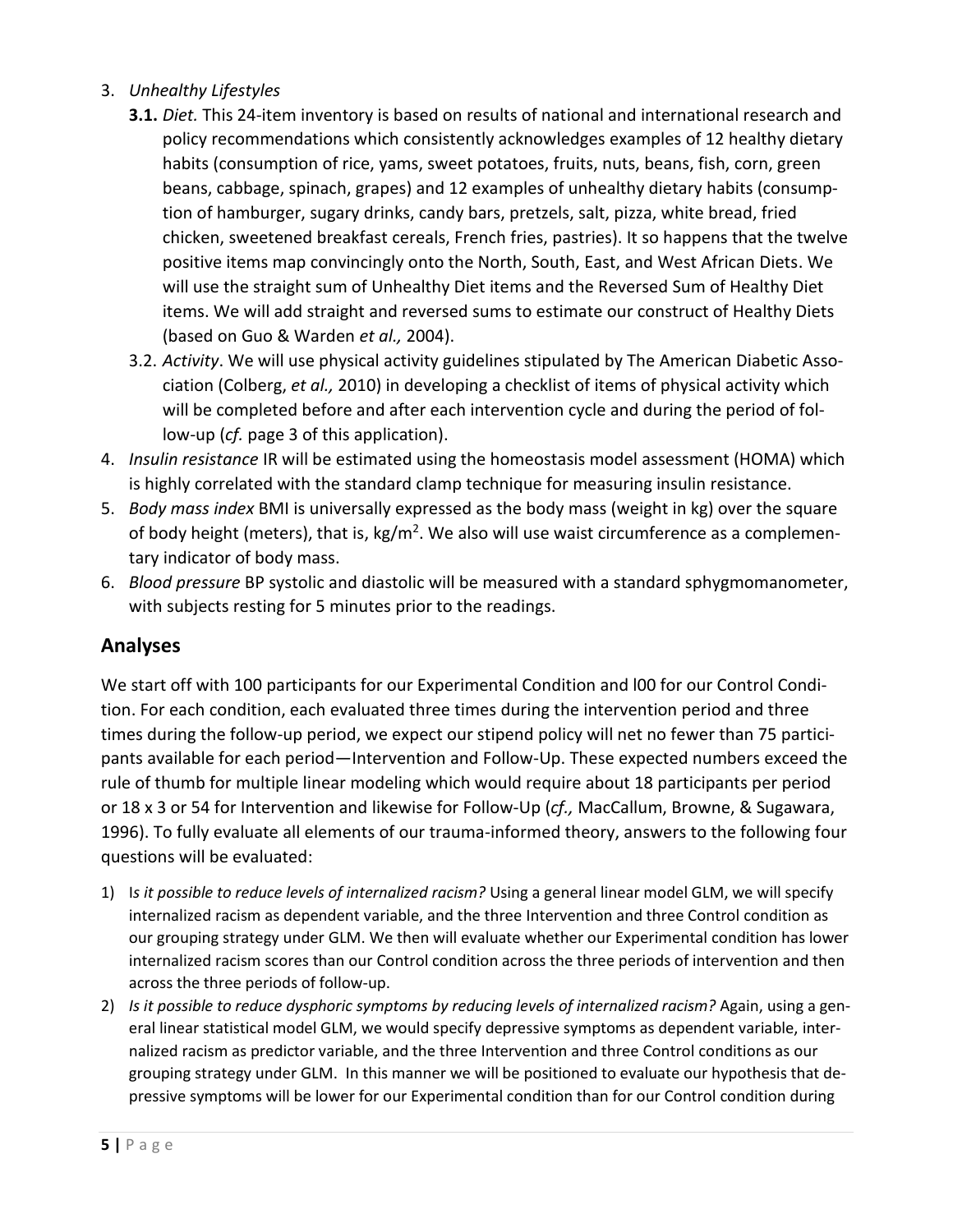the periods of intervention and then under the periods of post-intervention. These analytic procedures will be replicated for the remaining symptoms of anxiety, stress, and hostility.

- *3) Is it possible to improve dietary habits and physical activity by reducing dysphoric symptoms?* Answer to this question will be analogous to GLM applications analogous to those already described.
- *4) Is it possible to decrease risk of type 2 diabetes in a high-risk sample of black pre-teens and teens via processes stipulated in 1) through 3)?* Answer to this question will be analogous to GLM applications analogous to those already described.

### **Expected Benefits:**

- 1. Introduces a trauma-informed method for countering effects of systemic racism on type 2 diabetes
- 2. Identifies experimental gradations that may counter systemic effects of racism on type 2 diabetes
- 3. Clarifies why conventional treatments alone may be less effective than trauma-informed approaches in reducing health risks of type 2 diabetes
- 4. Identifies possible reasons why conventional treatments of type 2 diabetes tend to be short-lived
- 5. Provides a trauma-informed template for evaluating racial disparities that could be applied to a range of additional physical health disparities, *e.g.,* cardiovascular disparities
- 6. Provides a trauma-informed template might be useful in evaluating racial disparities in mental and social health domains
- 7. Offers theoretical reasons why liberation from dehumanizing stereotypes about blacks may enable positive outcomes across multiple health domains
- 8. Offers an empirically-grounded contribution to claims that racism is a public health problem which enables disparities of a disarmingly wide range—from police violence to COVID-19 disparities
- 9. Offers culturally-informed remedies responsive to the groundswell of local, national, and global calls for relief from the historical and ongoing scourge of systemic racism (Williams, 2018)
- 10. Provides preliminary data that can be leveraged into R01 applications which would include an evaluation of our method vs. alternative methods for reducing negative effects of type 2 diabetes.

\*\*\*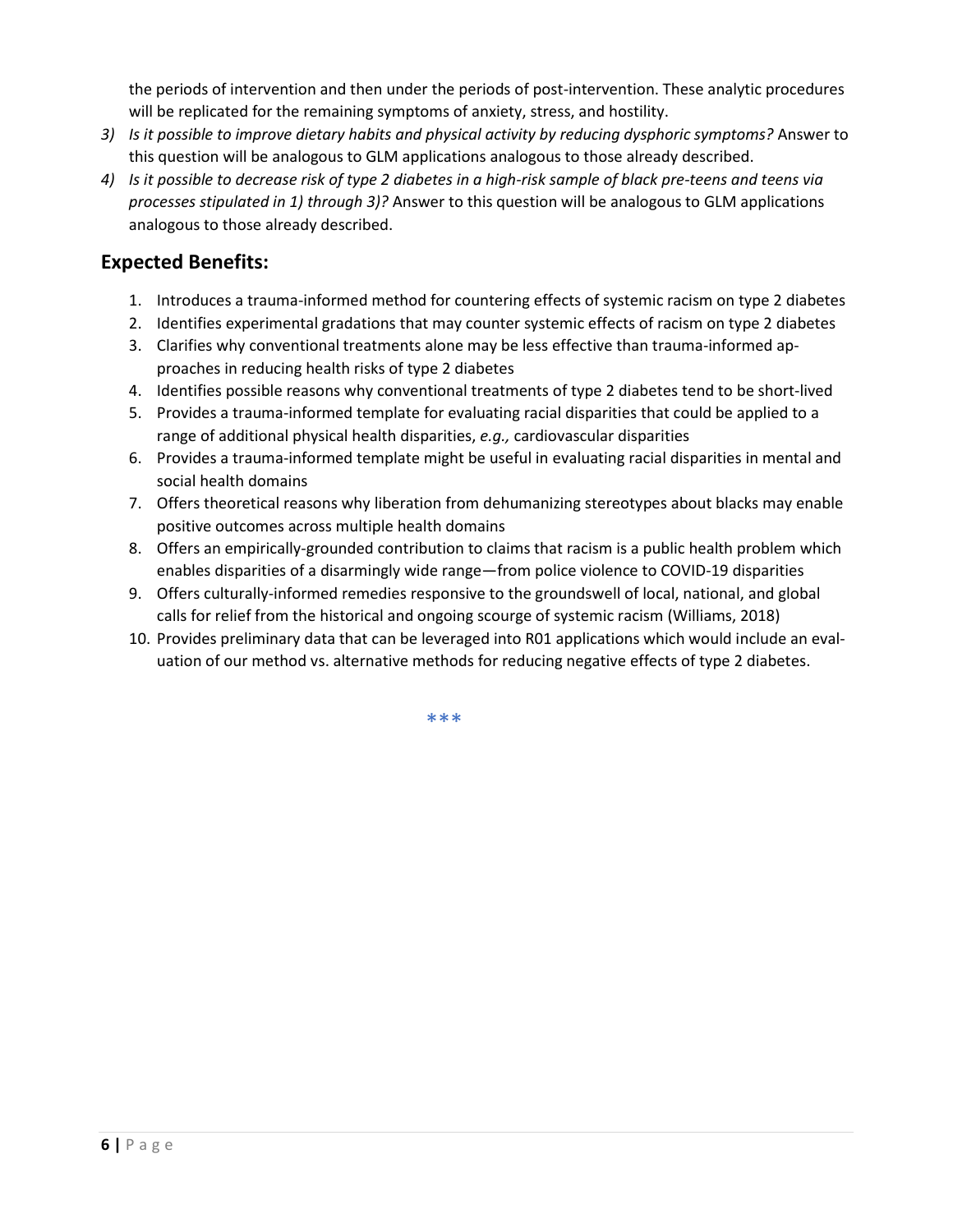#### **References**

- Banaji, MR.. and Heiphetz, L. (2010). Attitudes. In D. T. Gilbert and S. T. Fiske, eds. Handbook of social psychology. Hoboken, NJ: John Wiley & Sons.
- Banaji, M.R. and Greenwald, A.G. (2013). *Blindspot: Hidden biases of good people*. NY, NY: Delacorte Press
- Butler C, Tull ES, Chambers EC, Taylor J. (2002). Internalized racism, body fat distribution, and abnormal fasting glucose among African-Caribbean women in Dominica, West Indies. *J Natl Med Assoc*. 94(3):143-8.
- Chambers EC, Tull ES, Fraser H, Mutunhu NR, Sobers N, Niles E. (2004). The relationship of internalized racism to body fat distribution and insulin resistance is independent of birth weight in African Caribbean adolescents on Barbados, West Indies. *J Natl Med Assn*; 96:1594-1598.
- Clark, KB & Clark, MK (1939). The development of consciousness of self and the emergence of racial identification in Negro preschool children. First published *in Journal of Social Psychology, S.P.S.S.I. Bulletin, 10*, 591-599.
- Colberg, SR, Sigal, RJ, Fernhall, B., *et al*. (2010). Exercise and Type 2 Diabetes: The American College of Sports Medicine and the American Diabetes Association: joint position statement. *Diabetes Care 33(12):* e147-e167. https://doi-org.pitt.idm.oclc.org/10.2337/dc10-9990
- Cort MA, Gwebu ET, Tull ES, Cox NA, Modise T.(2013). The differential gender effect of internalized racism on abdominal obesity in KwaZulu-Natal, South Africa. *The Social Science Journal,* 2013; *50:* 557–564.
- Cudd, (2006), A.E. (2006). *Analyzing oppression.* Oxford University Press, DOI:1093/0195187431.001.0001.
- Dominguez, L. (2015). Diabetes-related nutrition knowledge and dietary intake among adults with type 2 diabetes. *British Journal of Nutrition, 114*(5), 829-830. doi:10.1017/S0007114515002342.
- Fapohunda, A. & and Taylor, J. (2014). Addressing Consumer Access and Utilization in the Hill District among African Americans Using the Behavioral Health Initiative Model. *Journal of Race and Policy. Special Edition*.
- Goff, P. A., Eberhardt, J.L., Williams, M.J. and Jackson, M.C. (2008). Not yet human: Implicit knowledge, historical dehumanization, and contemporary consequences. *Journal of Personality and Social Psychology, 94*, 292-306.
- Guo, Y. & Warden, BA *et al*. (2004). Healthy Eating Index and Obesity. *European Journal of Clinical Nutrition, 58,* 1580-1586.
- Hackett, R., Steptoe, A. (2017). Type 2 diabetes mellitus and psychological stress a modifiable risk factor. *Nat Rev Endocrinol* **13,** 547–560.<https://doi-org.pitt.idm.oclc.org/10.1038/nrendo.2017.64>
- Harris, L. T., & Fiske, S. T. (2006). Dehumanizing the lowest of the low: Neuroimaging responses to extreme out-groups. *Psychological Science, 17,* 847–853.
- Hueston, C. M., Cryan, J. F., & Nolan, Y. M. (2017). Stress and adolescent hippocampal neurogenesis: diet and exercise as cognitive modulators. *Translational psychiatry*, *7*(4), e1081.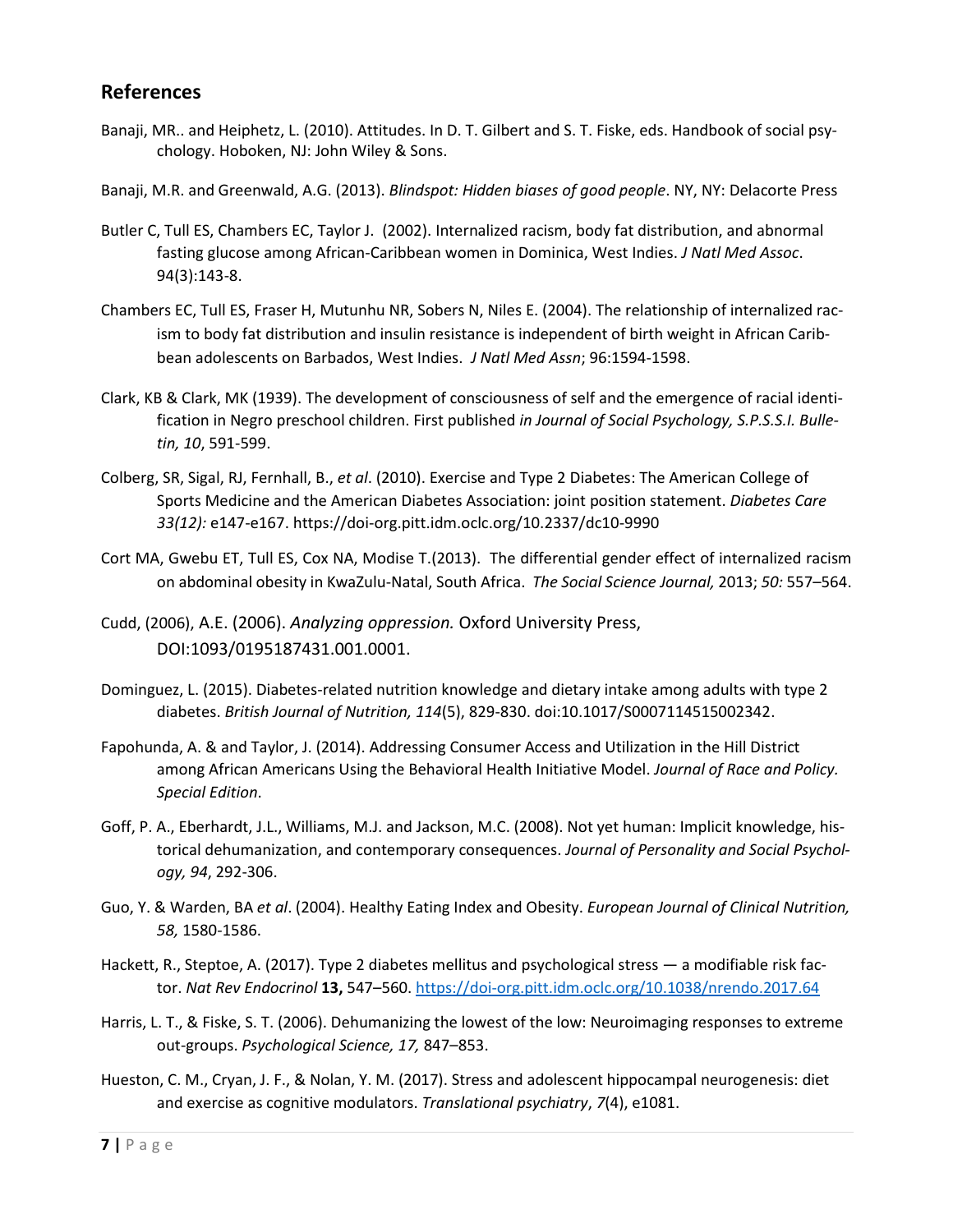- MacCallum R, Browne M, Sugawara H. (1996). Power analysis and determination of sample size for covariance structure modeling. *Psychological Methods,* 1:130-149.
- Moghaddam, AS, Saneei, P., Bagher Larijani, B. (2019*).* Glycemic index, glycemic load, and depression: a systematic review and meta-analysis. *European Journal of Clinical Nutrition, 73*:356–365 https://doi.org/10.1038/s41430-018-0258-z REVIEW ARTICLE 5,2,6
- Shutts, K., Kinzler, K. D., Katz, R. C., Tredoux, C., & Spelke, E. S. (2011). Race preferences in children: insights from South Africa. *Developmental science*, *14*(6), 1283–1291. https://doi.org/10.1111/j.1467- 7687.2011.01072.
- Shafiei, F., Salari-Moghaddam, A., Bagher Larijani, (2019). Adherence to the Mediterranean diet and risk of depression: a systematic review and updated meta-analysis of observational studies. *Nutrition Reviews*, 77, 4, 230–239,<https://doi-org.pitt.idm.oclc.org/10.1093/nutrit/nuy070>
- Spencer-Beale's (2010). White and black children biased toward lighter skin. CNN AC360 Special with Anderson Cooper and Soledad O'Brien on tonight's.
- Stults-Kolehmainen, M.A., Sinha, R. (2014). The Effects of Stress on Physical Activity and Exercise. *Sports Med* **44,** 81–121. https://doi-org.pitt.idm.oclc.org/10.1007/s40279-013-0090-5
- Taylor, J., & Grundy, C. (1996). Measuring black internalization of white stereotypes about blacks: The Nadanolitization Scale. In R.L. Jones (Ed.), *Handbook of tests and measurements for Black populations,* Hampton, VA: Cobb & Henry.
- Taylor J, Henderson D, Jackson, BB. A holistic model for predicting depressive symptoms in African American women. *Journal of Community Psychology,* 1991; 19: 306-320.
- Taylor, J. and Kouyaté, M. (2013). Achievement gap between Black and White students: Theoretical analysis with recommendations for remedy. In *Handbook of racial ethnic minority psychology,* eds. A. Burlew, B. Guillermo, J. Trimble, and F. Leung. Sage Publications: Thousand Oaks, CA
- Taylor, J. & Robinson, KL (2020 Revision). Structured development and public presentation of a theatrical performance that interrogates, counters, and. celebrates the overcoming of racist stereotypes.
- Taylor, J., & Tomasic, M. (1996). Taylor's measures of dysphoria, anxiety, anger, and self-esteem,In. R. L. Jones (Ed.), *Handbook of tests and measurements for black populations,* 295-305. Hampton, VA: Cobb & Henry.
- Taylor, J., Turner, S., & Lewis, M. (1999). Valucation: definition, theory, and methods. In R. L. Jones (Ed.), *Advances in African American psychology,* 51-80. Hampton, VA: Cobb & Henry.
- Taylor, J., Turner, S., Underwood, C, Franklin, A., Jackson, E. & Stagg, V. (1994). Values for Life; Preliminary evaluation of the educational component. *Journal of Black Psychology, 20,* 210-233.
- Taylor, J., Jackson-Lowman, H., Obiechina, C, & Lewis, ML (1999). Diunital policy: A proposal to enhance academic achievement in the inner city. In R.L. Jones (Ed.), *African American Children, Youth and Parenting.* Hampton, VA: Cobb & Henry.
- Taylor, J., Tull, E., Rogers, J., Thomas, L. (under review). Loss of bearing: implications for health outcomes and disparities.